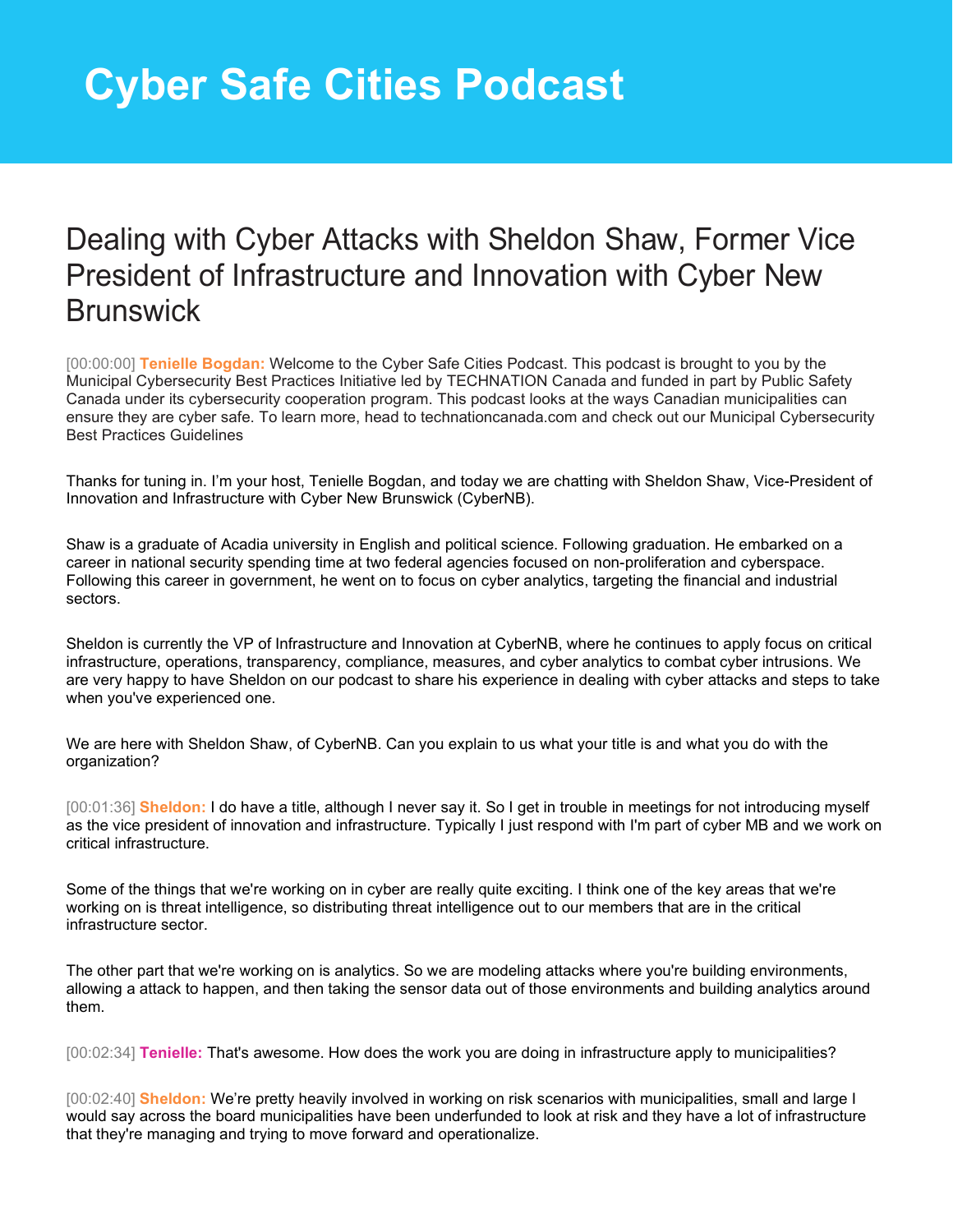Water services are a perfect example because I think going back 15 years ago, there was an attack on a dam and somebody forced the dam open and the water came out. So it's always been on our radar. We haven't seen too many attacks related to it in Canada, but I'm sure we will.

And that's something that is quite current with municipalities is the management of water. There's very few infrastructure within municipalities that use IOT, like roads, so there's really not a kind of electronic attack kind of surface for many of these areas.

I think the biggest thing we're seeing out there is municipalities really want to get a better handle on what is risk and how can they manage it.. There's lots of tools, lots of techniques that you can use. But I think we're there to help the municipalities work their way through all of the options..

[00:04:00] **Tenielle:** Some of the hot keywords currently are risk management and risk mitigation. In your opinion, do you think it's management or mitigation or both?

[00:04:11] **Sheldon:** I think you have to start with management before you get to the mitigation.

There's some blind spots, and we don't know, we can't secure. If you don't understand what assets you have, then you can't understand the accurate risk picture. There are some cool techniques now, so you can do including passive or active scans of your environment to find out what all your assets are, then kind of bring in all the vulnerabilities and put that into a database. Then you can look at it and ask what are the attacks that are happening? What are my risks right now?

One of the big things that I like to talk about is you could be the CAO of a municipality, but you're not the only one that should be managing the risk. I think risk starts with every single employee and their education and understanding of your assets and then policy frameworks, as well as who is accountable for it.

When should you be talking about risk? It's not something that you talk about once a year. It should be something you talk about almost every meeting or, or every week, and everybody should understand what their role is in risk management. Whether it comes to full time staff or summer students, everyone needs to be aware of risk.

Municipalities are heavy users of summer students who come in, get a laptop to work for a few months and they leave. Do you take the credentials off a laptop? Do you clean it and have the summer students going through training for these informational risks? If you haven't done that, that increases your risk.

[00:07:37] **Tenielle:** There's cyber attacks, and there's a security breaches. Chat about difference between those two.

[00:08:06] **Sheldon:** You know, a security breach, basically for me, is when you've been compromised. In a security attack, you may not have been compromised – you may have just seen the precursor of an attack. But both can be detrimental.

I think the first thing that that should happen in any event is knowing what is your PR strategy. How are you going to communicate the details of what just happened?

Ensure you're saying it in plain language, and you don't have to be very technical about it. I think the best way to describe an attack or a breach is just to speak in clear language about what happened, about what you know about the attack (the dates and times), who's working on it now, and whether or not personal or stakeholder information has been leaked or compromised. I think if you don't know the answer to these questions, its also okay to state that and be honest.

[00:09:45] **Tenielle:** In a perfect world, when a municipality experiences a breach or an attack they would simply consult their IRP and playbook and execute the plan. We know that not many municipalities have developed these pieces, so what is the first thing that they should do or consider when they've experienced a cyber event?

[00:10:04] **Sheldon:** If a municipality does not have a playbook or plan, they should look to do.

Playbooks are definitely a must-have. Another way of speaking about it as BCP, or business continuity planning. So if we are a compromised you know, what is our backup strategy? Do we have an offsite backup strategy? What is our cloud strategy?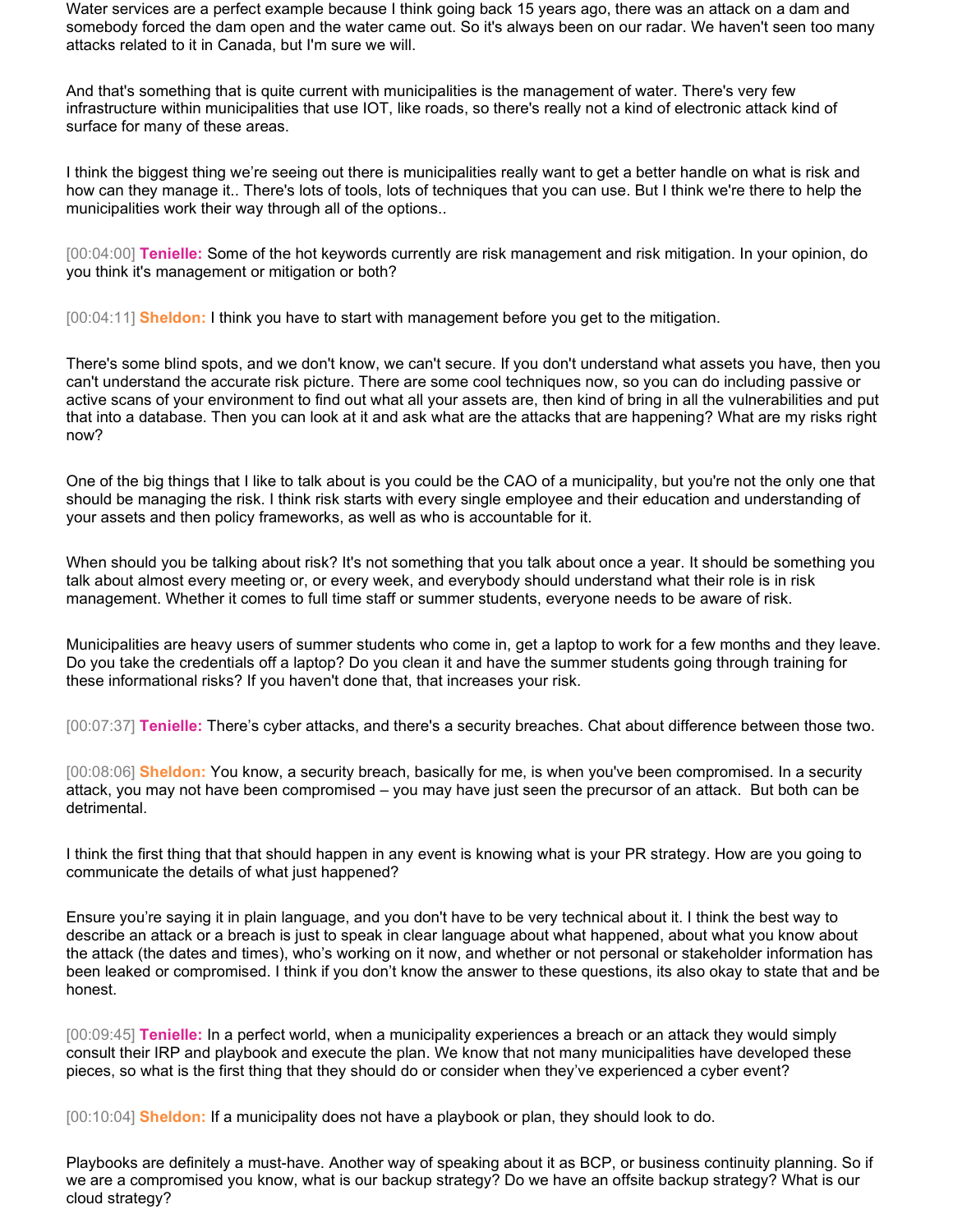The security policy is quite key for the topic that municipalities should keep top of mind. A lot of the municipalities that I've talked to have one, but it hasn't been updated in a while. They don't want to spend the money to do it, but I think a lot of this policy, you can borrow from others and ask other municipalities, to see how it can fit within your organization.

[00:11:56] **Tenielle:** What is a recommended timeframe for municipalities to look at and re-evaluate their security policies?

[00:12:05] **Sheldon:** It could be really dependent on the size of the municipality, but I think it's good to look at them on a two year cycle. Larger municipalities may want to look at it every year. That could have a policy planning weekend or day where they go through and everybody makes sure that they're confident and that the policies are covering the situations that are, that are facing them.

[00:13:14] **Tenielle:** Let's chat about risk reviews. This is an area that you have much experience and expertise in.

[00:13:21] **Sheldon:** Understanding what assets you have is probably the key when you're doing a risk review.

We work with a variety of companies that are able to provide you a holistic view of your risk, which you should probably be reviewing on a monthly or weekly basis.

A matter of good executive management is to be able to talk about risk and evaluate your assets in terms of whether they are either decaying, are out of service, or are running older versions of software, and which ones need to be updated.

Those are all risk decisions and there's always a financial. There may be a big financial impact for you to modernize your infrastructure. But I wouldn't say there's a much larger impact on a larger financial consequences if you don't. We're seeing a lot of malware and crypto locker, you know, incidents based on older versions of software.

Certainly we, when I go meet with municipalities, we are recommending that they reach out to professionals in the industry. Most of the municipalities we work with have a managed security provider. We tend to touch base with those security providers and let them know that we're going to have a risk conversation. We like to work with these providers to evaluate the service that the municipality is receiving and where their risk might be or what gaps need to be filled.

And we make recommendations. We have many members of CyberNB that are companies that we recommend municipalities reach out to. and be that we can make recommendations to our municipalities and say, you should reach out to them.

[00:16:25] **Tenielle:** Can you speak anecdotally about a municipality responded really well to an incident or alternatively, some common errors that you see municipalities make in dealing with cyber attacks?

[00:16:38] **Sheldon:** One municipality in particular had a very strong understanding of their assets, which was shocking because there were a municipality that used a managed service provider. Although this piece of their municipality was outsources, their internal team had a very strong understanding of what their assets were, to the point of having detailed spreadsheets on them. They actually had evidence to show even though they were not a victim of an attack. But they had all of their ducks in a row, so to speak, and that was very promising. We were able to point them to some other provincial and federal policy instruments that they may have wanted to inherit, which they were open to.

I think one of the best things, and one of the best outcomes of our conversation was this idea of a virtual CIO, or Chief Information Security Officer. The idea of the virtual CISO is having someone on a contract basis, so not full-time, that a municipality could have for three to five hours a week where the person would be your virtual security officer. They would come in and do these sorts of things and walk them through either a tabletop exercise or an analytics exercise.

This municipality was very open to external advice, and I think that was really the key. What we see often is very insular activities where people start to see that maybe they need to only keep this in-house and they don't share as much intelligence about the attacks they've faced.They don't do a press release for two to three days, or they kept it hidden from their constituents. Those sorts of activities never move the ecosystem, and for many, can be very detrimental. And it usually leaks out and it's usually a really bad situation. So if you're attacked, you know, you should have a plan in place.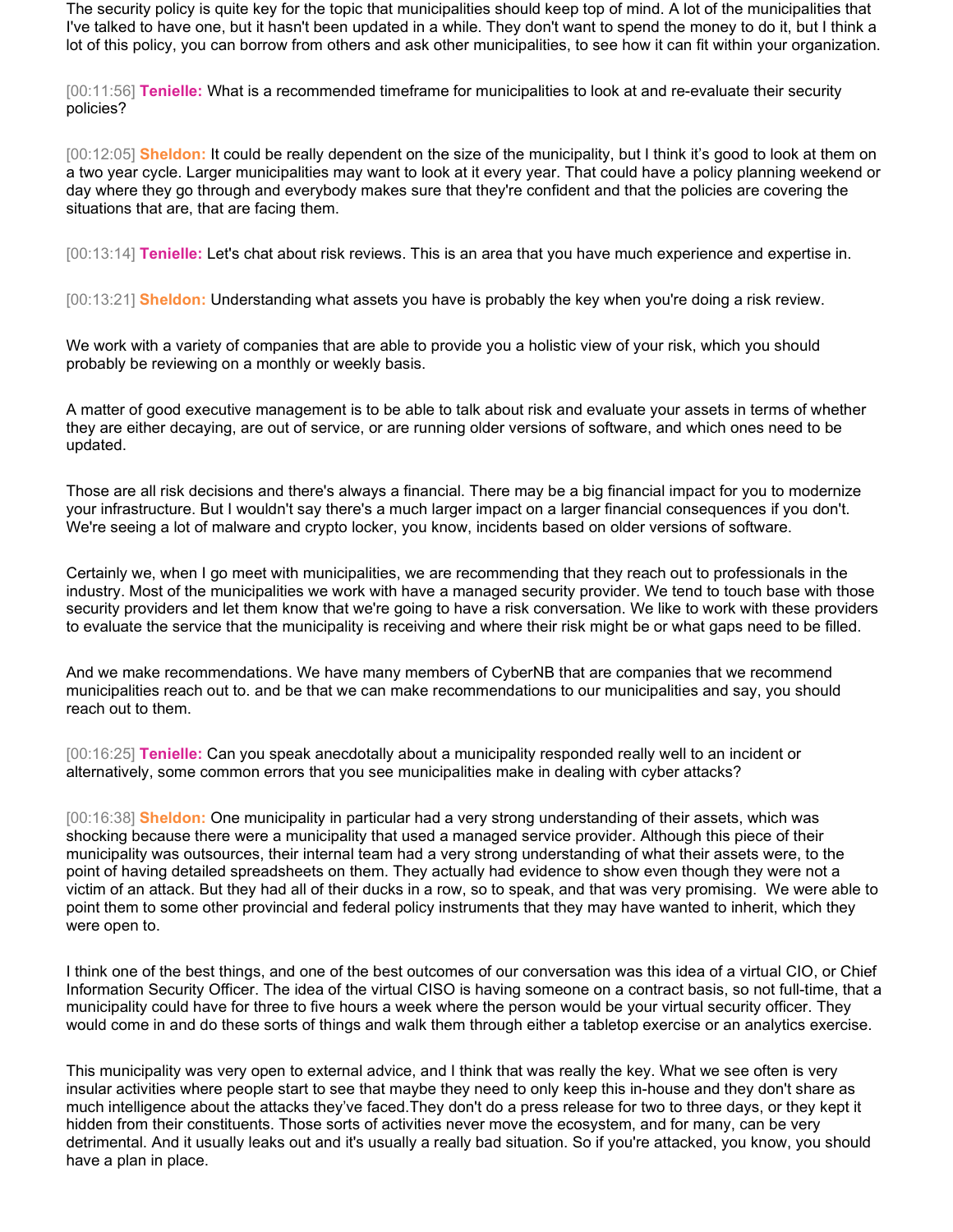If the municipality I am referencing every does get attacked, they have all of the procedures in place to handle it.

[00:19:03] **Tenielle:** If a municipality is looking to learn more about the virtual CISO model, where should they look?

[00:19:22] **Sheldon:** They could reach out to reach out to us at CyberNB. And we could connect them to a few people in our membership ecosystem.

You can also Google the term and you can get access to some pretty good top talent. We also have a lot of top talent in the Maritimes as well. There's a lot of managed security providers that are part of our ecosystem that have really good talent that with whom I spent a lot of time in partnership conversations.

[00:21:18] **Tenielle:** When a municipality experiences and an attack or a breach, who is that first partner or external player they should look to engage with?

[00:21:31] **Sheldon:** If they've outsourced some of their IT, they should star with their managed security provider. They can assist in securing the data and then deciding who is going to do the heavy lifting, based on the contract they have.

There should be a checklist for every municipality with clear dialogue with every possible situation. What if they lose access to their email? Get on their cell phone and be able to do this or use a different device. You have to be prepared for that and a variety of other situations

If you're not well equipped, then you have to bring in somebody else. You'll need to hire specialists to come in and help out and secure everything and make sure that it hasn't gone any deeper in the network.

Your communications team should also be every meeting so there should be no surprises to them. You have to get them involved right in the beginning, so they can hear what is going on, which allows them to draft your messaging quickly. Once the messaging is drafted, this should be shared with your executive management team so there are no discrepancies. Different and inconsistent messaging causes a lot of confusion.

[00:23:29] **Tenielle:** Have you come across any resources that municipalities could have a look at regarding a cyber attack/breach checklist? Is there any documents that are already created that they could repurpose?

[00:23:39] **Sheldon:** When we do an engagement with the municipality, we have a what's called a municipality toolkit.

You can Google a lot of terms as well, as there are many resources that are free.

And then there are ones that can be built specifically for you, because I think there's quite a difference between a very small municipality and a very large municipality, which will cause your checklist to be quite different.

[00:24:42] **Tenielle:** So, if you could leave our listeners with one piece of information that you hope they remember, what would that be?

[00:24:51] **Sheldon:** Look into your municipalities checklist. These checklists are not one-size fits all, but it'll help us uncover all of the questions we don't have answers to

You don't need to feel burdened by the entire checklist at once, but start small. Maybe you only have three items currently like, who should we call? What are the phone numbers? Who is our contact with our managing service provider? Do we have 24/7 coverage with our managing service provider?. Some municipalities may not have that information at their fingertips.

Start with that little checklist process, which may start to elicit more questions and more concerns. I would go to your next meeting and ask for that checklist and then start creating it if you don't have it.

[00:26:02] **Tenielle:** Yeah, that's awesome. And look at what resources already out there too. There's resources through CyberNB as well as our Municipal Cybersecurity Best Practices guidelines. And again, reach out to other municipalities and see, see what you can learn from each other.